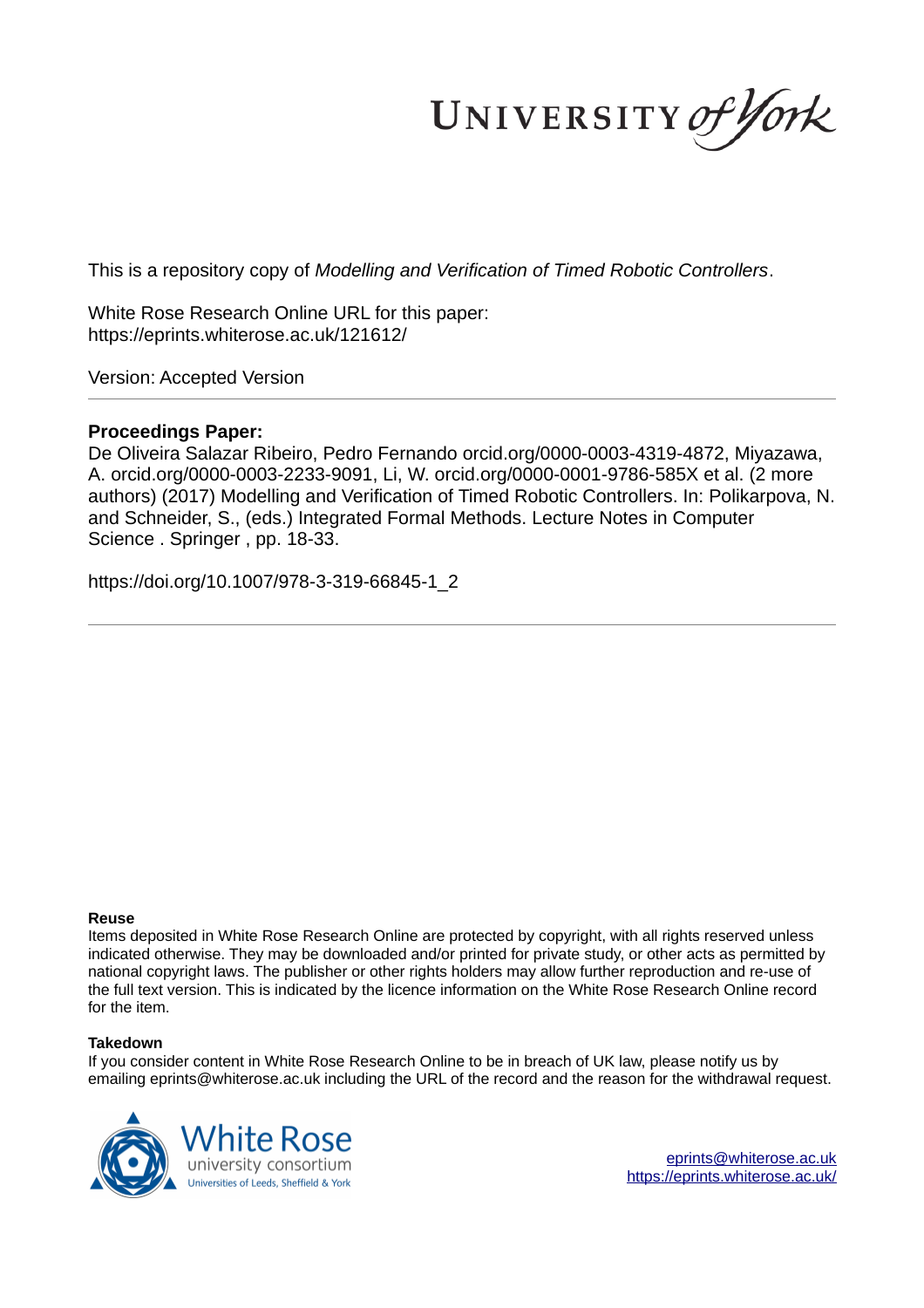# **Modelling and Verification of Timed Robotic Controllers**

Pedro Ribeiro<sup>1</sup>, Alvaro Miyazawa<sup>1</sup>, Wei Li<sup>2</sup>, Ana Cavalcanti<sup>1</sup>, and Jon Timmis<sup>2</sup>

<sup>1</sup> Department of Computer Science, University of York, York, YO10 5GH, UK, pedro.ribeiro@york.ac.uk

<sup>2</sup> Department of Electronic Engineering, University of York, York, YO10 5DD, UK

**Abstract** Designing robotic systems can be very challenging, yet controllers are often specified using informal notations with development driven primarily by simulations and physical experiments, without relation to abstract models of requirements. The ability to perform formal analysis and replicate results across different robotic platforms is hindered by the lack of well-defined formal notations. In this paper we present a timed state-machine based formal notation for robotics that is informed by current practice. We motivate our work with an example from swarm robotics and define a compositional CSP-based discrete timed semantics suitable for refinement. Our results support verification and, importantly, enable rigorous connection with sound simulations and deployments.

**Keywords:** semantics, refinement, process algebra, CSP, robotics

#### **1 Introduction**

Robotic systems have applications in many real-life scenarios, ranging from household cleaning to critical search-and-rescue operations. Assessing their expected behaviour is challenging. In spite of that, typically controller software is developed in an ad-hoc manner, driven by simulations and physical experiments, but without a clear relation with models of requirements and design.

Standard state-machine notations, without underlying formal semantics, are often used [1,2] together with natural language annotations to specify more complex behaviours, involving aspects such as time and probabilities. State machines are often neither presented in an abstract way, nor do they contain precise and sufficient information to relate the designs to the simulations and deployments. In this scenario, the ability to faithfully replicate results, even just across different simulators, let alone using different robotic platforms, is significantly hampered.

In this paper we present a timed semantics for RoboChart [3], a state-machine based notation that can be characterised as a UML profile extended with time primitives and with a formal semantics. RoboChart provides constructs for capturing the architectural patterns of typical timed and reactive robotic systems. An abstract characterisation of a robot's operations and events is formalised via the notion of a robotic platform that decouples the software and hardware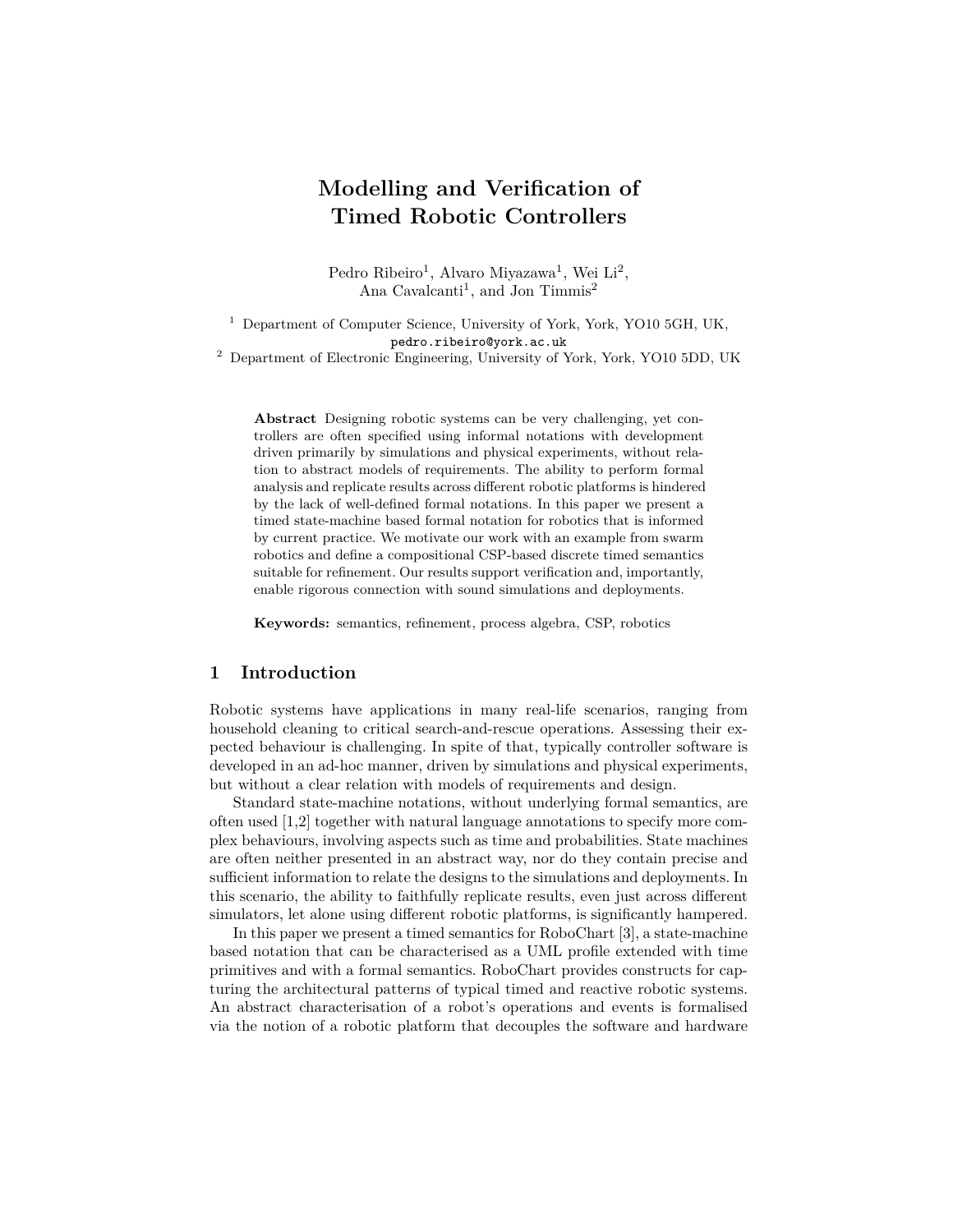platform from controllers. A controller can encapsulate multiple state-machines, and is connected with a particular platform via the notion of a module. This enables an abstract and precise approach to the design of robotic systems, where high-level concepts can be mapped into low-level constructs of typical executable simulations, for example, as we have considered in [3].

Here we propose a compositional semantics for refinement using Timed CSP [4], enriched with deadline constructs from Circus Time [5], a discrete-time process algebra that combines constructs of Z [6], CSP [7], and Timed CSP, besides deadline operators. A semantics for the enriched Timed CSP is defined in the Unifying Theories of Programming [5,8].

For RoboChart models that make a modest use of data types, we translate the semantics to CSP using a special event *tock* to mark the time. This version of CSP, called *tock*-CSP [7], is supported by the model checker FDR [9]. We use it to validate the design of RoboChart and our semantics, and check timed properties of RoboChart models. With *tock*-CSP, we can give a discrete-time model for all constructs of Timed CSP and deadlines.

The encoding in *tock*-CSP is mechanised in RoboTool, a graphical editor for RoboChart models. Using RoboTool and the automatically generated semantics, we have tackled a number of examples, and present here four experiments: two chemical detectors [10], an alpha algorithm used in swarm robotics [11], and a transporter that works in a swarm to move an object to a goal position [1].

Our long-term objective is to use our semantics for verification by automated theorem proving using an Isabelle encoding of Circus Time [12], and prove that automatically generated simulations are sound, that is, refine the RoboChart models. Translation from Timed CSP with deadlines to Circus Time is not challenging, since Circus Time is a richer language.

In Section 2 we motivate our work by presenting an example of a typical timed robotic controller, as used in swarm robotics, and giving an insight into related work. In Section 3, we present RoboChart. We discuss in detail the RoboChart timed semantics in Section 4. In Section 5 we present verification results and discuss tool support. Finally, we summarize our contributions and provide pointers for future work in Section 6.

## **2 Modelling Robotic Controllers**

We now present an example (Section 2.1) and related works (Section 2.2) to indicate the need for a specialised timed formal language.

#### **2.1 Motivating Example**

Our goal is not to propose an entirely novel notation, but to define a language that is akin to that currently adopted by roboticists in their informal approach. We present in this section an example, taken from the domain of swarm robotics, whose published model is representative of the current practice.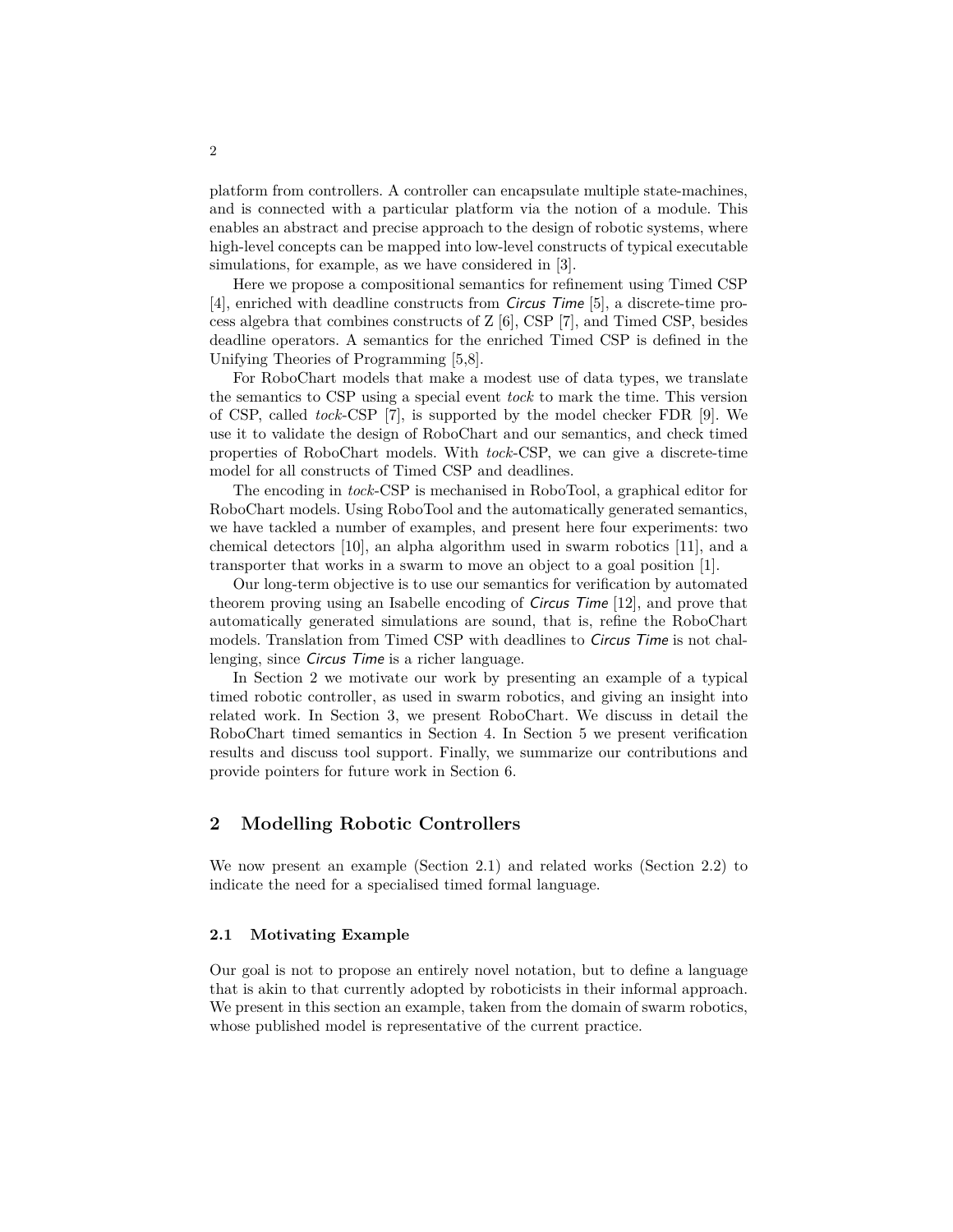

Figure 1: Transport swarm state machine [1].

We consider an individual timed reactive controller used in robots of a swarm for cooperatively transporting tall objects towards a locally perceived goal [1]. The robotic platform has a camera that allows it to distinguish objects and the goal, and proximity sensors that can be used to estimate the distance to an object and to detect other nearby robots.

In Figure 1 we reproduce the transport swarm controller in [1]. In state *S*1 the robot searches for an object and, once it sees one, it transitions to state *S*2. If the object is near, then it transitions to state *S*3. While in states *S*2 and *S*3, if the object is lost for a certain amount of time  $T_a$ , the robot initiates another search for the object by transitioning to state *S*1. When the robot is close enough to the object, by transitioning from state *S*3 to *S*4, it performs an alignment procedure and checks whether the goal can be seen. The underlying idea is that if the goal is occluded by the object, and the robot is close to the object, then it pushes the object towards the goal. While pushing, in state *S*5, the robot may lose contact with the object, in which case after a time threshold of  $T_c$  it evades the vicinity; or it may lose sight of nearby neighbours, in which case it tries to align itself again by transitioning to state *S*4. The transitions between states *S*7 and *S*1, and *S*6 and *S*1, are equally timed according to thresholds  $T_e$  and  $T_d$ .

We observe that the state machine in Figure 1 is specified in natural language and a few aspects are unclear, such as the behaviour and time spent in each state, whether timed transitions take place immediately or need to wait until the behaviour has completed, and thresholds related to the distances to the object. Even when taking into account the implementation details [1], it is ultimately unclear whether the controller, as presented, could be independently and correctly implemented. In our experience, this is not an uncommon scenario in the development of robot applications. We refer, for instance, to [13,14] for examples of other applications modelled with similar state machines.

#### **2.2 Related Work**

According to a recent survey [15], there is increasing interest in domain-specific and model-driven approaches in robotics. We discuss below those closest to ours in tackling aspects such as architectural design, time, and verification.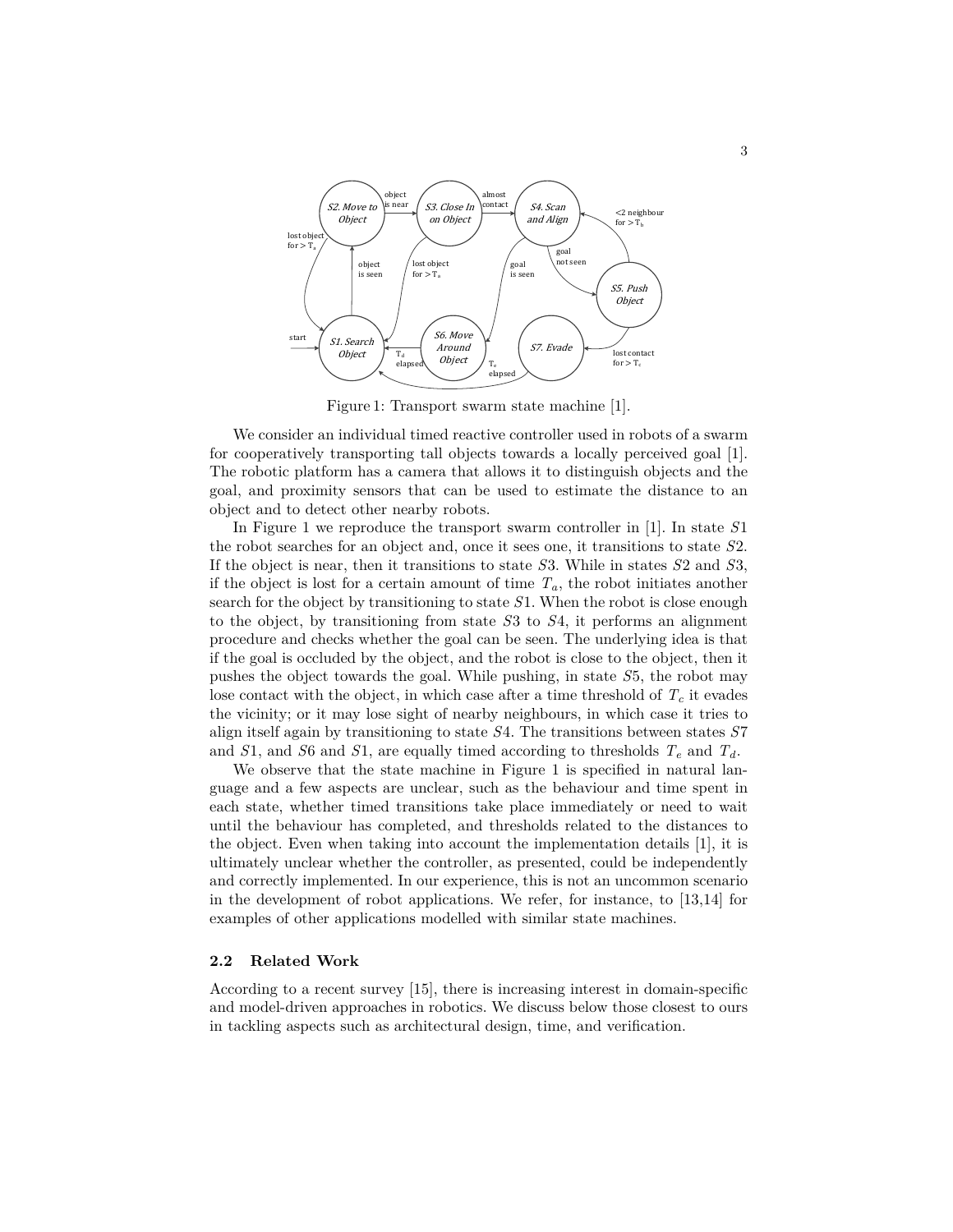Gen<sub>o</sub>M [16] provides a component-based approach for designing middlewareagnostic robotic controllers. Functional aspects are captured by recording the input and output parameters of functions together with their worst-case execution time. Implementations are provided by code fragments, for example, using C code. Verification of schedulability via model-checking is available using Fiacre [16], through the Timed Petri Net model-checker TINA, while deadlocks can be checked using BIP.  $G^{\text{en}}$ <sub>o</sub>M is primarily an executable language, whereas RoboChart is a modelling language catering for different levels of abstraction.

Proof techniques, including model-checking, have also been used to identify optimal configurations of adaptive architectures [17]. Related approaches such as CIRCA [18] tackle the problem of meeting real-time constraints given dynamic plan generation. Behavioural properties are not the main focus of these works.

Orccad [19] supports modelling, simulation, and programming, as well as verification of timed behavioural properties via translation into ESTEREL and Timed Argos. Unlike RoboChart, its support for graphical modelling is limited, while the modelling constructs employed are closest to those of our semantics.

UML has been used for model-based engineering of robotic systems [20]. The profile RobotML [21] supports design modelling and automatic generation of platform-independent code, but verification is not considered. On the other hand, several formal models of UML state machines exist; some of them use CSP [22,23]. However, none of these deal with time modelling.

UML has a simple notion of time. Its profile UML-MARTE [24] supports logical, discrete and continuous time through the notion of clocks. Specification of time budgets and deadlines, however, is focused on particular instances of behaviour via sequence and time diagrams. It is not possible to define timed constraints directly in terms of transitions and states as we require.

UML-RT [25], an extension to UML, includes the notion of capsules, which encapsulate state machines. Communication between capsules is governed by protocols. A timing protocol can raise timeouts, but it is not obvious how timed constraints, such as deadlines, can be specified directly on state machines. In [26] a semantics is given for a subset of UML-RT without considering time. An extension to UML-RT is considered in [27] with semantics given in CSP+T [28], an extension of CSP that records the timing of events.

Timed automata [29] use synchronous continuous-time clocks. Temporal logic properties can be checked using the model checker UPPAAL [30]. It is not directly comparable to RoboChart, which provides modelling abstractions catering for robotic applications and has a semantics for refinement. It is our aim to explore a semantics for RoboChart using UPPAAL for property verification.

## **3 RoboChart: a Formal Notation for Robotics**

A system in RoboChart is characterised by a module that contains a robotic platform, associated with one or more controllers. A controller is specified by one or more state-machines. Our focus here is on the state machines, since that is where we define the time properties. The untimed RoboChart semantics defined

4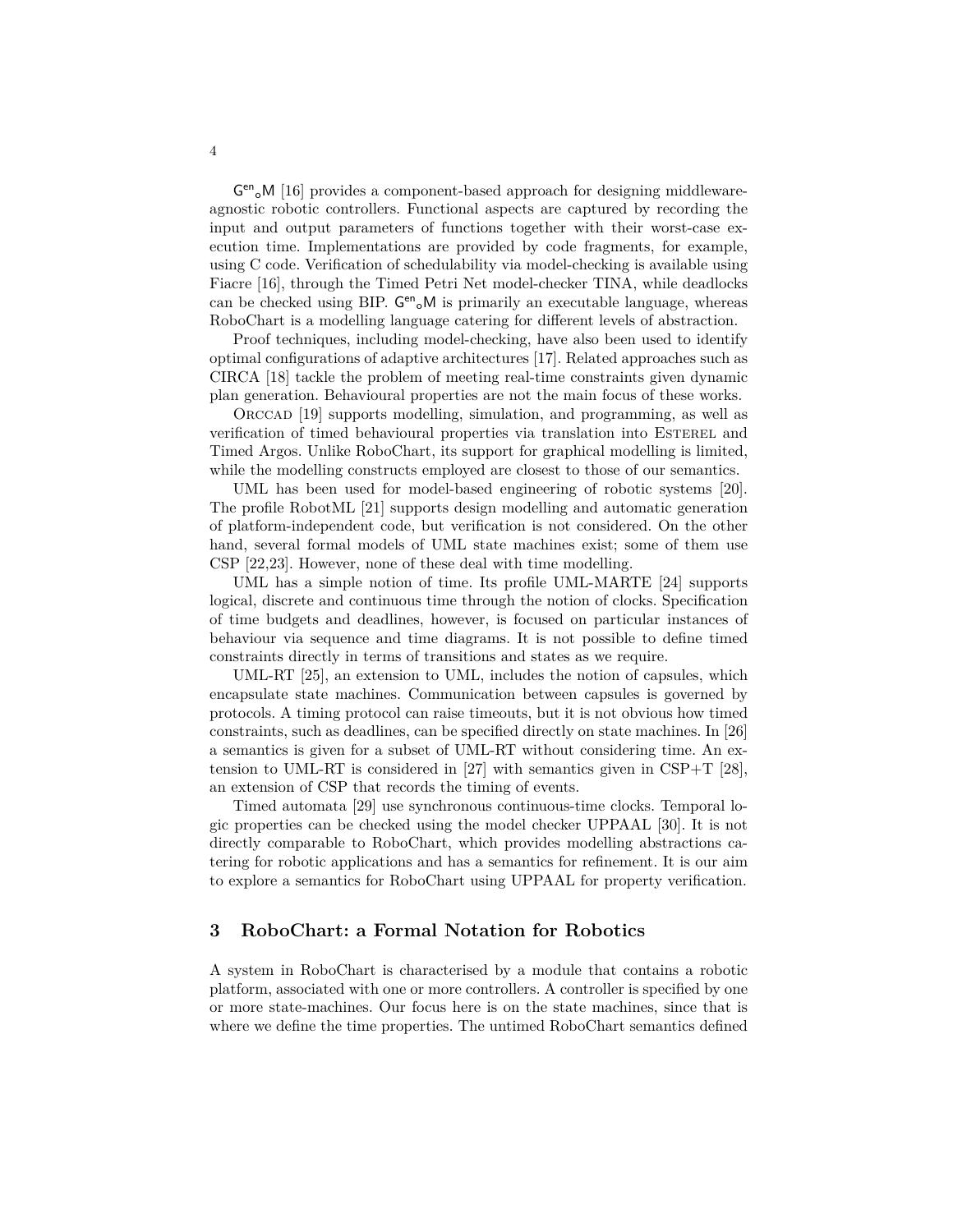| Primitive      | Metamodel<br>Element        | Description                                                           |
|----------------|-----------------------------|-----------------------------------------------------------------------|
| $\#C$          | ClockReset                  | Resets clock C.                                                       |
| since(C)       | ClockExp                    | Time elapsed since the most recent reset of clock C.                  |
|                | sinceEntry(S) StateClockExp | Time elapsed since state S was entered.                               |
| $A \leq \{d\}$ |                             | TimedStatement Deadline on action A to terminate within d time units. |
| $e < \{d\}$    | Transition                  | Deadline on event <b>e</b> to happen within <b>d</b> time units.      |
| Wait(d)        | Wait                        | Explicit time budget of $d$ time units.                               |

Table 1: Timed primitives of RoboChart.



Figure 2: Timed metamodel of RoboChart.

in [31] already describes how CSP models of state machines can be composed to define models for controllers, and how these can be composed to define a complete module and provide a formal model of a robotic system.

A state-machine includes states and composite states with entry, during and exit actions, junctions, and transitions, possibly guarded by expressions. The language for actions is well defined to include assignments, operation calls, and a primitive to raise events. In Figure 2 we include part of the RoboChart metamodel showing constructs related to time, whose syntax is summarized in Table 1. The RoboChart Reference Manual [31] gives a complete description.

We have a notion of Clock (see Figure 2) that allows transitions to be guarded by time expressions that define constraints relative to the occurrence of other events via the since(C) (ClockExp in Figure 2) and  $\#C$  (ClockReset) primitives, and relative to activation of a state via sinceEntry(S) (StateClockExp). We also have primitives to impose a deadline *d* on action  $A(A \leq \{d\})$  (TimedStatement), or transition trigger  $e$  ( $e$  <{d}) (Trigger), and to specify a budget *d* (Wait(d)) (Wait) for an operation, where *d* is an Expression.

Similarly to timed automata, expressions involving clocks are restricted to comparing single timed primitives with constant expressions. We, however, allow conjunctive as well as disjunctive expressions involving more than one clock.

To illustrate the RoboChart notation we consider a robot that moves at constant speed in a square pattern while avoiding obstacles. The state machine is shown in Figure 3, where the annotations T0 to T6 uniquely identifying the transitions are not actually part of RoboChart, but are included to guide the later discussion of the semantics in Section 4.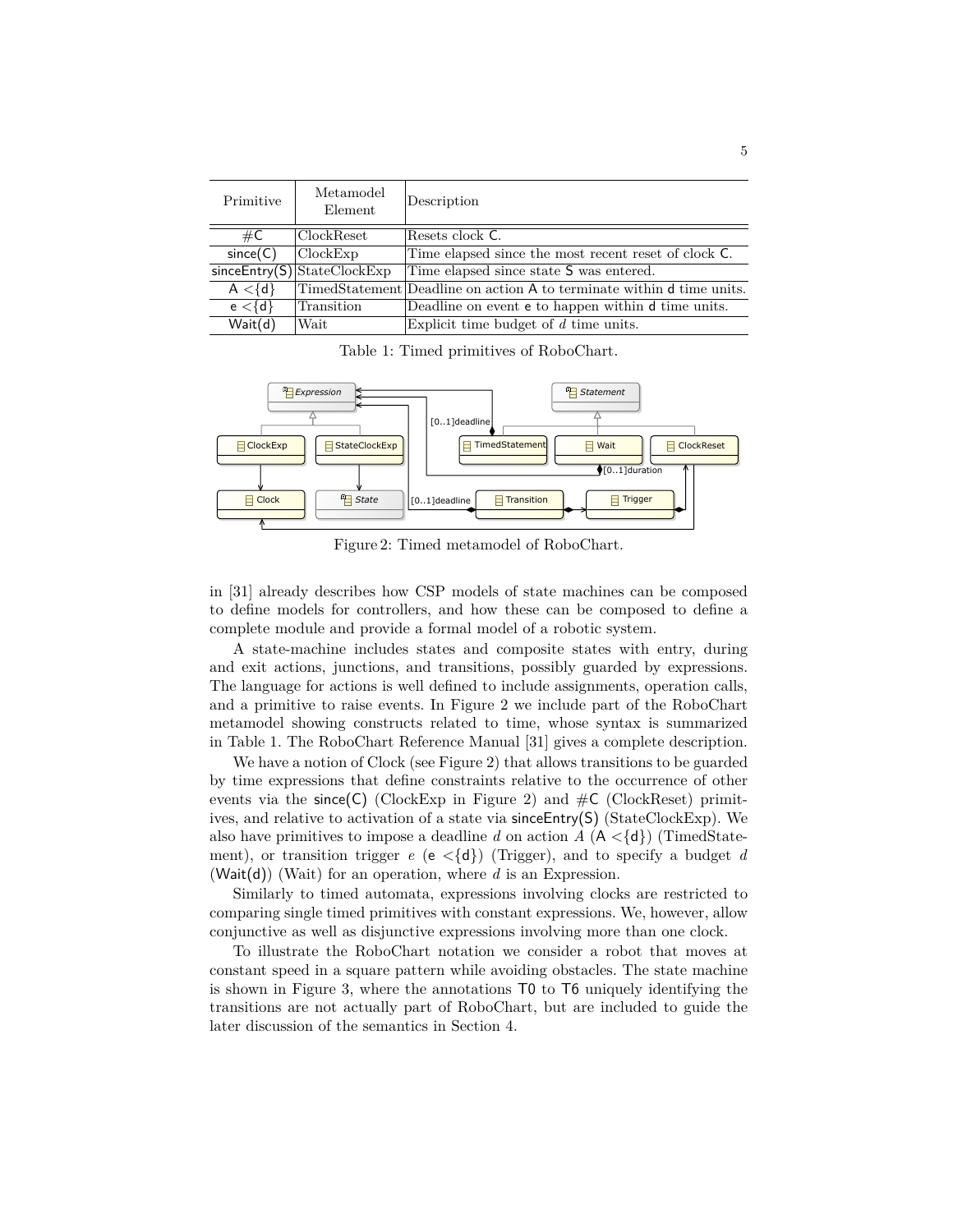

Figure 3: Example of a square trajectory state machine controller.

When the robot is started, it transitions from the initial state, denoted by a black circle, to the state MovingForward, while resetting (#C) a clock C and assigning 0 to the local variable segment. The local declarations are elided in Figure 3, but a RoboChart state machine is self-contained, in that it declares all the variables, events, and operations that it uses. The local variable segment records how many sides of the square have been covered so far; the robot stops when it completes the square (segment  $== 4$ ). This is achieved by sending an event stop to the platform and transitioning to the final state: a white circle. The event stop is given a deadline 0, indicating that it is expected that the robotic platform is always ready to accept this event immediately.

In the composite state MovingForward, the motion is linear, unless an obstacle is detected. Linear motion is activated by calling the operation moveForward in the entry action with a constant value linear passed as a parameter. This operation is annotated with a deadline of 0, since moveForward can typically be implemented just as an assignment to a variable whose duration is regarded as negligible. Operations may be specified by other state machines or have their implementation provided by the robotic platform.

Before MovingForward is actually entered, its entry action executes, followed by that of its substate Observing, enabling the collision detection capability. Once a collision is detected, the event collisionDetected is raised by the robotic platform: the transition from Observing to the state Collision is then triggered, but only if there is enough time ( $since(C) \leq 3$ ) before the next turn, executing the exit action of Observing and subsequently the avoid operation that performs the actual collision avoidance. Here we do not specify this operation, but record its budget of 2 time units by sequentially composing it with the timed primitive wait(2). In RoboChart time elapses explicitly via budgets, unless a state has been entered and no transitions are enabled, or, every enabled transition is associated with an external event. Once the collision is resolved, a transition back to Observing is taken. Transitions are triggered once the guard is true and the associated event is raised, or, if there is no event associated, immediately.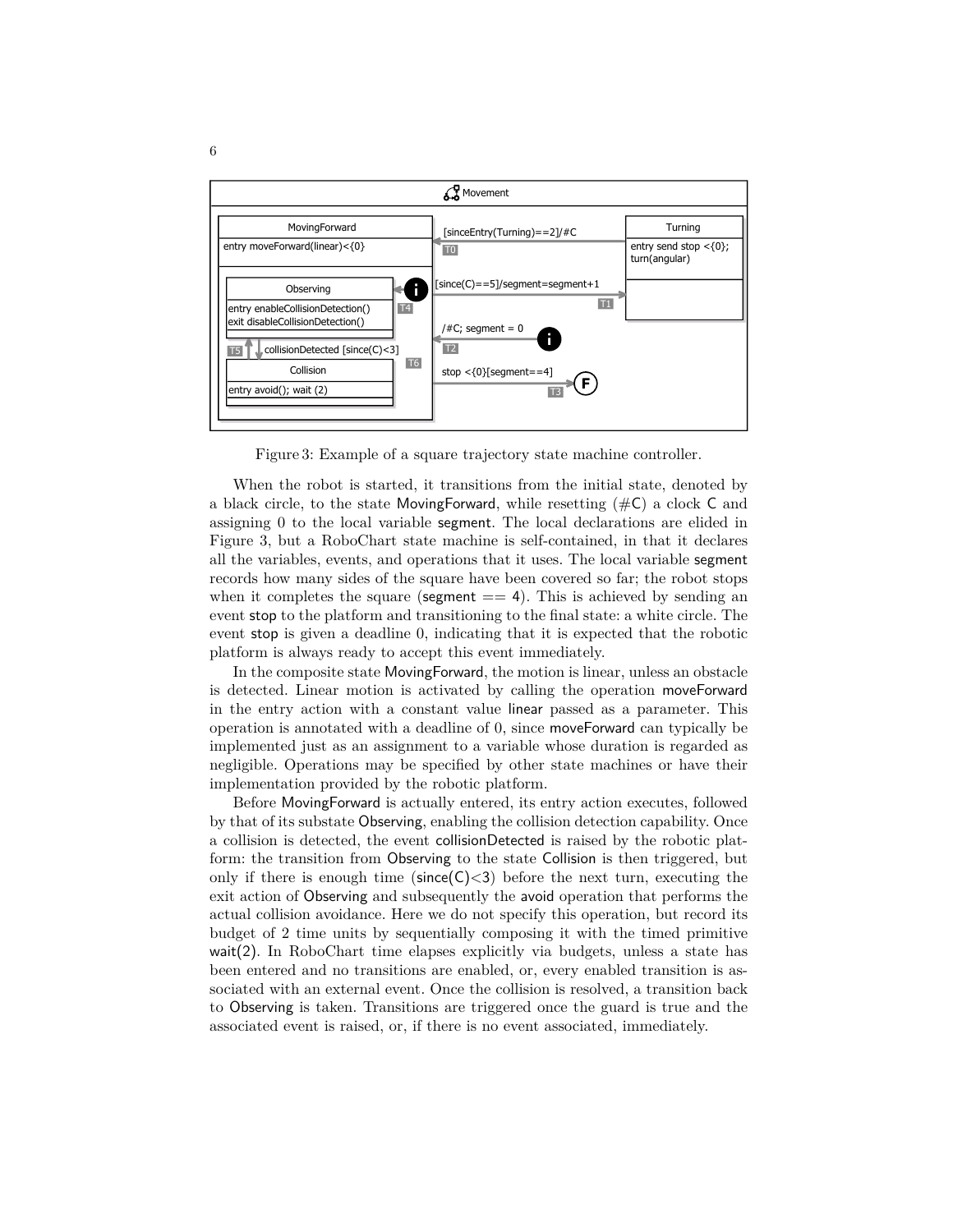

Figure 4: RoboChart model of the transport swarm state machine.

The square motion pattern is achieved by limiting the linear motion to 5 time units before switching to angular motion for 2 time units, and then switching again to linear motion. Accordingly, we guard the transition from MovingForward to the state Turning with the expression  $\text{since}(C) == 5$ . Upon such a transition, the value of segment is incremented. Similarly, the angular motion is limited by guarding the transition from Turning to MovingForward using the timed primitive sinceEntry(Turning). Upon this transition, the clock is reset.

In Figure 4, we also show the RoboChart model for the transport swarm controller described in Section 1. We assume that the robotic platform can raise events: objectSeen, with a distance value passed as a parameter in response to seeing an object at an estimated distance; goalSeen in response to detecting the goal; and neighbourDetected, with a number of neighbours passed as a parameter. We also assume that the controller needs to enable the platform to receive those events, by calling appropriate operations, such as enableObjectWatch.

Operations likely to be implemented as assignments to variables have been annotated with zero deadlines. Overall we have the same structure as the original specification [1], with the same number of states, but with additional substates. This stems from interactions that are not clear in the original model, such as the need to keep counting neighbours while in states Pushing and Scanning, and the need to keep track of the object across multiple states.

The existing semantics of RoboChart deals with the structure (modules, controllers, and parallel state machines) of models. That semantics defines the visible behaviour of a module: the order and availability of the events of the platform. That semantics, however, ignores all time constructs of a model: clocks, and associated statements, waits, and deadlines. We address them in the next section.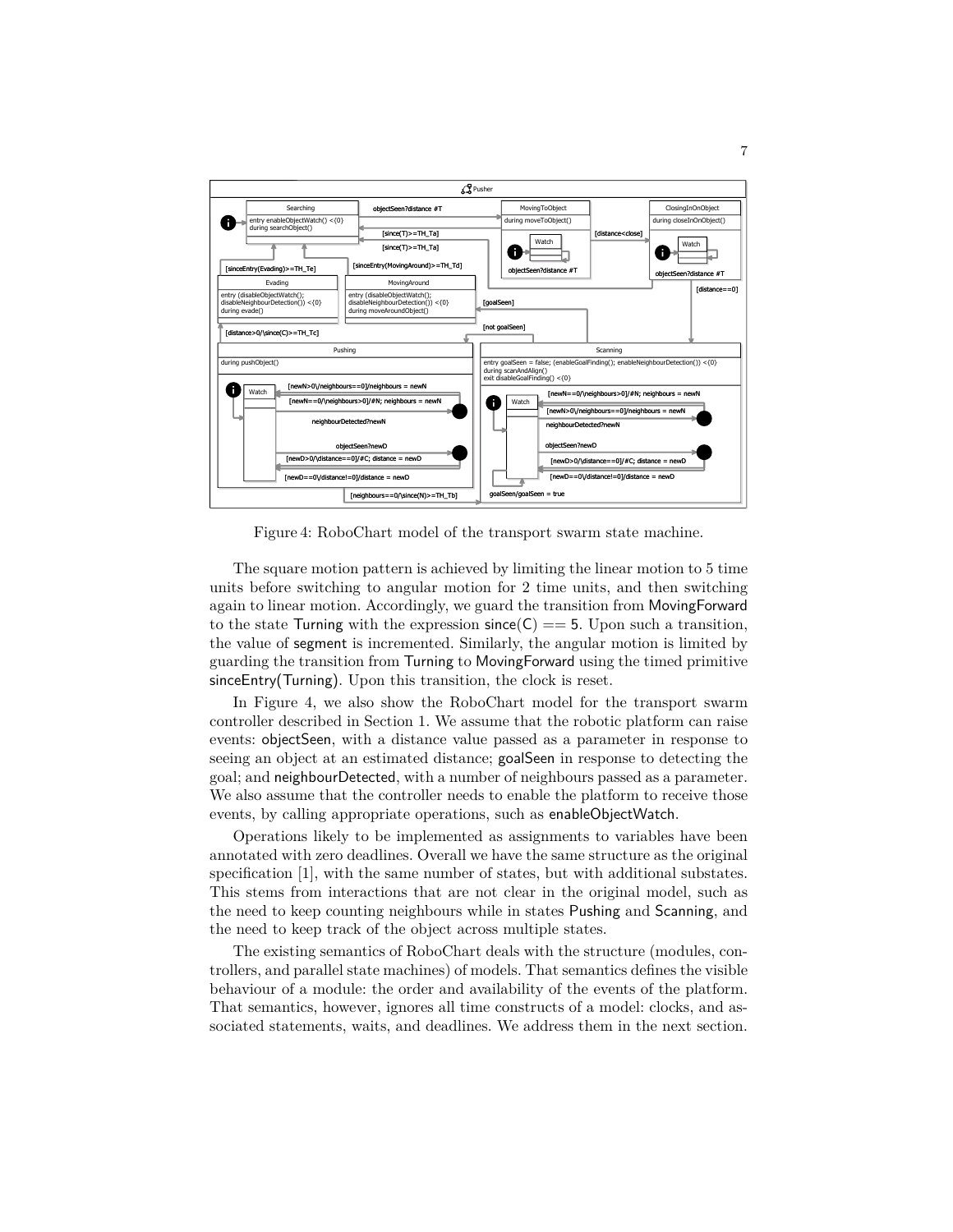

Figure 5: Semantics Architecture based on Example of Figure 3.

#### **4 Semantics**

Here, we describe the semantics of RoboChart state machines (Section 4.1) [31]. We then focus on the semantics of each timed RoboChart construct, namely budgets and deadlines (Section 4.2) and clocks (Section 4.3).

Before defining the semantics, we first introduce the required CSP syntax. A communication on event *e* (also known as a channel), optionally parametrised by *x*, is defined as  $e \, x \to P$ , with  $e \, ?x$  being syntactic sugar for allowing *x* to range over the type of *e* and introducing *x* in the scope of *P*, and with *e*!*v* being used for a specific value *v*. Processes can be composed in parallel  $(P \mid s \mid Q)$ , where *s* is the set of events on which *P* and *Q* require agreement, and if *s* is empty this is an interleaving  $(P \parallel \parallel Q)$ . An external choice  $P \square Q$  offers an initial choice between behaving as *P* or *Q*, while  $P \triangle Q$  behaves as *P* but can be interrupted by *Q* at any time, with the timed version  $P \Delta_d Q$  in addition also interrupting *P* exactly at *d* time units.  $P \Theta_A Q$  initially behaves as *P* but can be interrupted by an event in *A* to behave as *Q*. Sequential composition of *P* and *Q* is *P* ; *Q*, with *SKIP* being the unit. Hiding  $(P \setminus h)$  makes the events in set *h* internal to *P*. Finally, the events in a process *P*[*f*] can be renamed according to function *f*.

#### **4.1 State Machines**

A state machine is given a CSP semantics as the parallel composition of a process *States*, itself the parallel composition of processes that model a state, with a process *Initial*, that models the transition from the initial state. In Figure 5 we illustrate the architecture of the CSP semantics of the example from Figure 3. A state is modelled by a process *Entry*, modelling its entry action, sequentially composed with *During*, a model for its during action, that can be interrupted by a process *Transitions* that models the possible outgoing transitions.

A state machine defines a sequential and hierarchical control flow. To model this flow, there are *enter*, *entered*, *exit*, and *exited* events that model state activation and deactivation, with the associated entry and exit actions. Each event takes two parameters: the state that requested the activation or deactivation to start, and the target state of the request.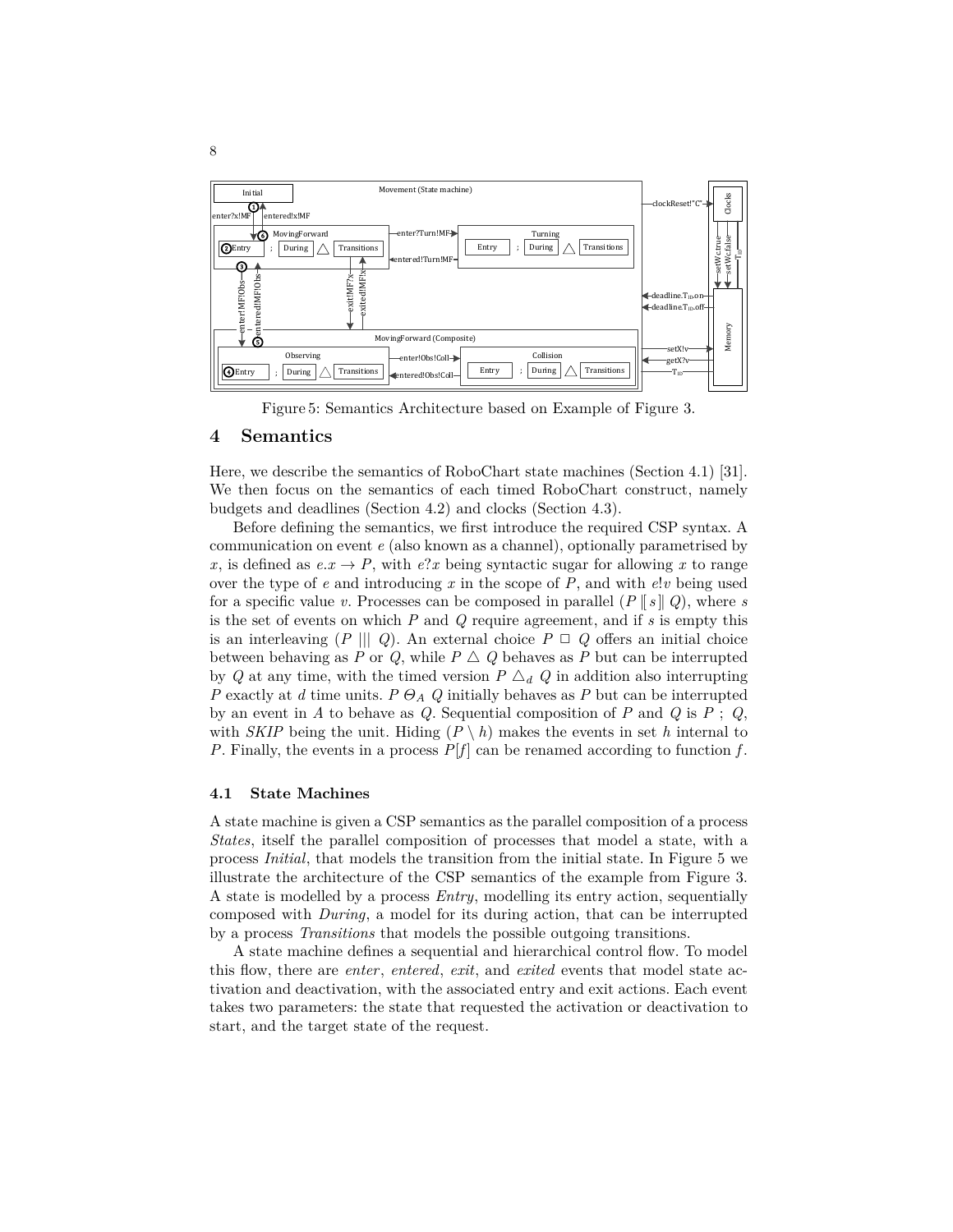A state is modelled in a compositional way, capturing information only about itself, irrespective of whether it is inside a state machine or another state. In Figure 5, the execution sequence is numbered. For example, the process modelling MovingForward offers events *enter*?*x*!MF for any other state *x*, including the initial state to request it to enter, followed by the process that models its own entry action, a request on *enter*!MF!Obs for the child Observing to enter, the entry action of Observing, and the acknowledgements *entered*!MF!Obs and *entered*!*x*!MF. The process then offers an external choice of events that trigger its transitions.

Following a transition event, the *exit* and *exited* events to request and acknowledge deactivation are offered. For instance, in our example, following a transition triggered from state MovingForward, the process offers to synchronize on events *exit*!MF.*S*, where *S* ranges over all state identifiers except MF itself, as a way of requiring deactivation of either Observing or Collision.

Each state transition *T* is modelled by a process that synchronizes on  $T_{ID}$ , an event that uniquely identifies the transition in the state machine. If an event trigger *e* is associated with the transition, then at the outer level we rename the complete state machine process by mapping  $T_{ID}$  to  $e$ .

Variables declared in a state machine are modelled using a process *Memory* that exposes events *get* and *set* for each variable. In our example, *Memory* is parametrised by *s*, which holds the value of the variable segment, and offers the events *getSegment* and *setSegment* in an external choice followed by a recursion.

$$
Memory(s) = \left(\begin{matrix} getSegment!s \rightarrow Memory(s) \sqcup setSegment?y \rightarrow Memory(y) \\ \sqcup s == 4 & T3 \rightarrow Memory(s) \end{matrix}\right)
$$

Moreover, it also models transition guards by constraining synchronization on transition events  $(T_{ID})$ . In our example, the transition from MovingForward to the final state is guarded, so *Memory* captures this guard by only offering the event *T*3 that uniquely identifies the transition (Figure 3) when *segment* is 4.

#### **4.2 Budgets and Deadlines**

As mentioned before, RoboChart budgets can be specified as part of actions. using the wait(d) construct. Its semantics is given by **Wait**  $t$ , a Timed CSP process that terminates exactly after *t* units of time elapse. Deadlines specified on actions are defined using the deadline operator  $A \triangleright t$  of Circus Time, where the process *A* modelling action A must terminate within *t* time units.

When a deadline is imposed on a transition trigger, however, it must be enforced only when the transition is enabled, that is, the transition's guard is true and the source state has been entered. In our model, we define a pair of events *deadline*.  $T_{ID}$  *on* and *deadline*.  $T_{ID}$  *off* for each transition  $\mathsf{T}$  whose trigger has a deadline. Whenever T's guard is true, the *Memory* process offers the event *deadline*.*TID*.*on*, and when the guard is false, it offers *deadline*.*TID*.*off* . The *Memory* process of our example is defined as follows.

$$
Memory(s) = \begin{pmatrix} \dots \Box \ s == 4 \ \& \ deadline. T3. on \rightarrow Memory(s) \\ \Box \neg (s == 4) \ \& \ deadline. T3. off \rightarrow Memory(s) \end{pmatrix}
$$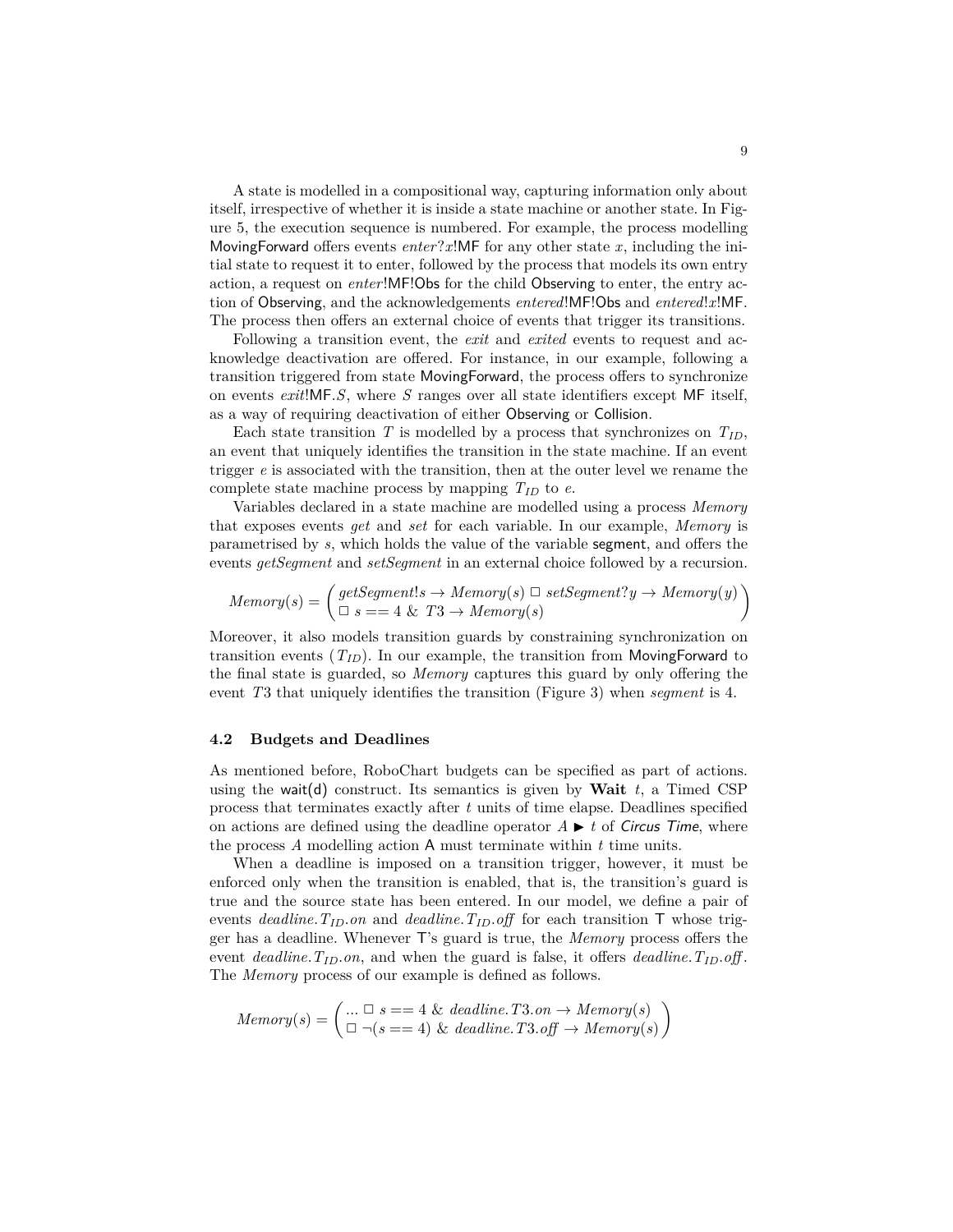In addition to the *get* and *set* events for setting and getting the value of variable *segment*, and the guarded synchronization on *T*3, the event *deadline*.*T*3.*on* is guarded by the expression corresponding to the guard on the transition identified by T3, and the negation of this expression guards the event *deadline*.*T*3.*off* .

For each process that models a state where an outgoing transition has a trigger with a deadline, we then compose in interleaving with the process modelling its during action, a *Dline<sup>i</sup>* process for each deadline *d<sup>i</sup>* as defined below.

$$
Dline_i = deadline. T_{ID}.on \rightarrow ((deadline. T_{ID}.off \rightarrow SKIP) \blacktriangleright d_i)
$$
;  $Dline_i$ 

*Dline<sup>i</sup>* initially synchronizes on *deadline*.*TID*.*on*, and thereafter must synchronize on *deadline*.  $T_{ID}$ . *off* within  $d_i$  time units, followed by a recursion. The deadline is imposed on *deadline*.*TID*.*off* rather than the transition identifier *TID*. The deadline can be satisfied either as a result of the transition's guard no longer being true, in which case the process synchronizes on *deadline*.*TID*.*off* , or as a result of the process being interrupted due to some transition out of the source state of T, modelled by a process *Transitions*, being triggered, possibly T itself. Effectively an enabled deadline on a transition becomes a deadline on the external choice between all enabled transitions out of the same state.

As an example, we show the process *M* for the state MovingForward.

$$
M = enter?S! \textsf{MF} \rightarrow \left( \begin{array}{l} moveForward \; ; \; enter! \textsf{MF!Obs} \rightarrow \\ entered! \textsf{MF!Obs} \rightarrow entered! S! \textsf{MF} \rightarrow SKIP \; ; \\ ((SKIP \; || \; Dline_{MFAF}) \; \triangle \; Transitions_{MF}) \end{array} \right) \; ; \; M
$$

Initially it offers events *enter*?*S*!MF, so that any other state identified by *S* may request it to be entered. It then behaves as *moveForward*, the process that models the operation moveForward, and then requests the substate Observation to *enter* by synchronising on *enter*!MF!Obs, subsequently waiting for an acknowledgement via *entered*!MF!Obs and then acknowledging its own entry through *entered*!*S*!MF. *M* then behaves as an interleaving (|||) between the process modelling its during action, in this case *SKIP* as there is none, and the process *DlineMF* that models the deadlines on triggers of every outgoing transition of state MovingForward, while offering for any event in  $Transitions_{MF}$ , the process that models every outgoing transition from this state, to interrupt the interleaving.

#### **4.3 Clocks**

As previously mentioned, RoboChart clocks allow conditions to be set relative to the time elapsed since a particular clock reset. To model a reset  $\#\mathsf{C}$  on clock C we introduce an event *clockReset*.*C*, where *C* is the name of the clock.

Although clocks could be explicitly modelled in the semantics, for example, by adding variables in the *Memory* process for each clock, this would make the model intractable for model-checking as the variables would have an unbounded domain. Since we assume clocks can only be compared with constant expressions, we adopt a model where a timed expression involving a comparison between a constant and constructs since $(C)$  or since Entry $(S)$  is encoded by a boolean

10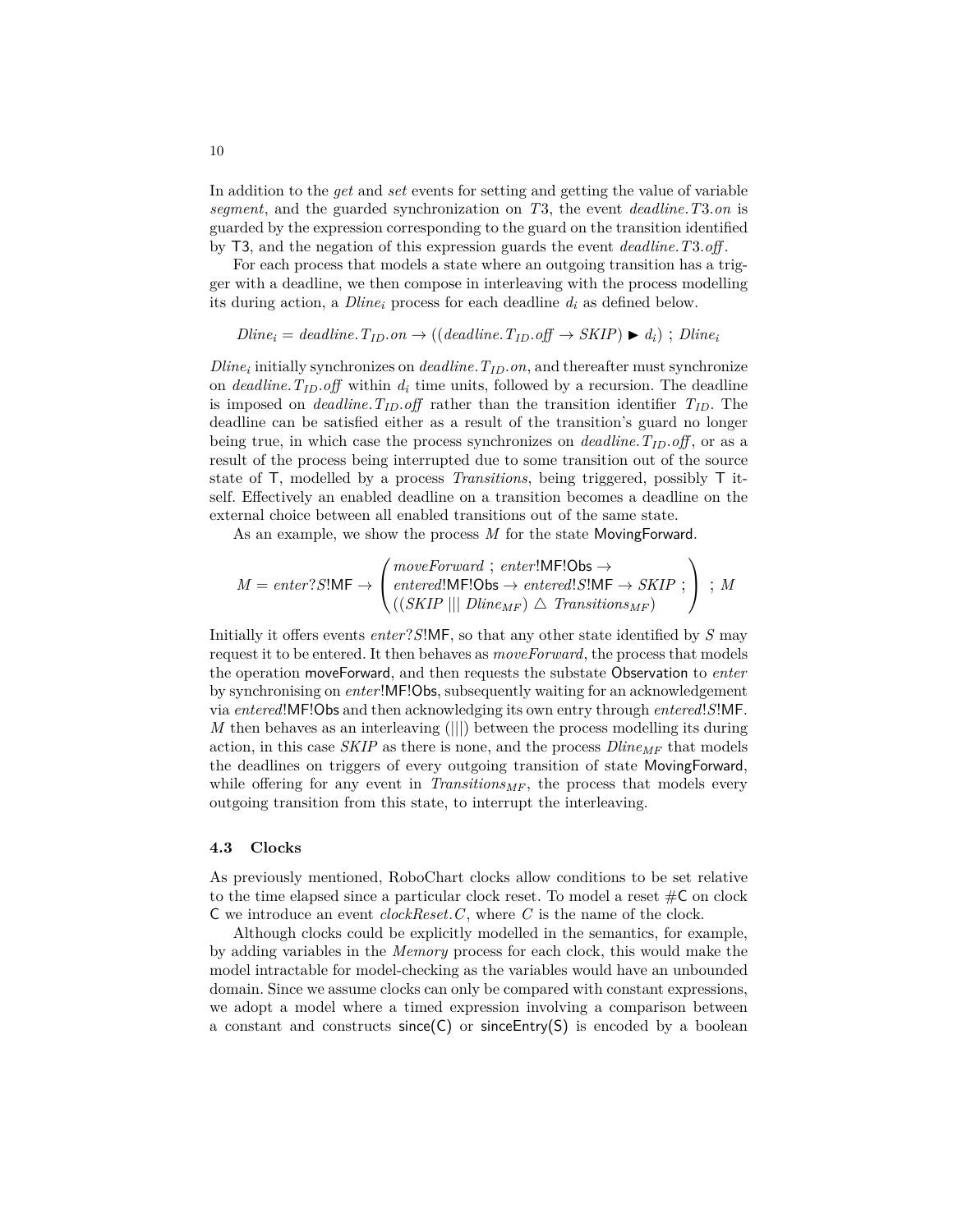variable together with an auxiliary CSP process synchronizing with the *Memory* process. For example, a transition with unique identifier T1 guarded by the expression  $x = 1 \vee \text{ since } (C) \geq d$  is encoded in the *Memory* process as follows.

$$
Memory(..., x, wc_{T1}) = \begin{pmatrix} ... \sqcup setWc_{T1} ?wc \rightarrow Memory(..., x, wc) \\ \sqcup (x = 1 \lor wc_{T1}) & T1 \rightarrow Memory(..., x, wc_{T1}) \end{pmatrix}
$$

A boolean variable  $wc_{T1}$  encodes the timed condition since(C) $>=$ d, with channel *setWcT*<sup>1</sup> used to set it *true* or *false*. Synchronizing in parallel with the *Memory* process we introduce a *WaitingCondition* process *WC T*1 defined below.

$$
WC\_T1 = Do(T1) \triangle WC\_T1\_reset
$$
  
\n
$$
WC\_T1\_reset = clockreset.C \rightarrow setWc_{T1}!false \rightarrow WC\_T1\_body
$$
  
\n
$$
WC\_T1\_body = (Do(T1) \triangle_d setWc_{T1}!true \rightarrow Do(T1)) \triangle WC\_T1\_reset
$$

This process ensures that while *wcT*<sup>1</sup> is being updated the event *T*1 is not offered. Initially it is ready to synchronise on *T*1 indefinitely (as defined using the process  $Do(e) = e \rightarrow Do(e)$ , but can be interrupted by the event *clockReset*.C offered in the process *WC T*1 *reset*. Whether *T*1 is actually enabled or not is controlled by *Memory* and not  $WC\_T1$ . So, the availability of T1 in  $WC\_T1$  indicates only that  $wc_{T1}$  is not being updated. If there is a clock reset,  $WC\_T1\_reset$  sets the value of the *Memory* process variable *wcT*<sup>1</sup> to *false* via the synchronization  $setWc_{T1}$ !*false* and behaves as  $WC_T1$  *body*. This ensures that, when the clock is reset, the transition cannot take place, even if the value of the condition is not yet updated. Initially this process continuously offers the event *T*1 until exactly *d* units elapse  $(\Delta_d)$ , after which it sets  $wc_{T1}$  to *true* via the synchronization *setWcT*<sup>1</sup>!*true* and then continuously offers the event *T*1. At any point the process may be interrupted by *WC T*1 *reset* due to a *clockReset*.C.

The complete semantics of a timed state machine is given by the parallel composition of the process modelling the state machine, *STM*, the *Memory* process and a *Clocks* process whose definition is the parallel composition of all *WaitingCondition* processes as defined for each timed condition.

 $(((STM \mid g \cup dc) \mid ((Memory \mid w \cup t \mid Clocks) \setminus w)) \setminus I)[f]) \Theta_{\{term\}} \, SKIP$ 

*Memory* and *Clocks* synchronise on the events in the sets *w*, containing all *setWc* events, which are then subsequently hidden  $(\cdot)$ . They also synchronise on the events of the set *t* of identifiers for transitions whose conditions are timed. This parallel process synchronises with *STM* on the events from *g*, containing the *get* and *set* events for reading and writing the value of state variables and the transition identifiers, and from *dc*, containing the *deadline* and *clockReset* events. This is illustrated by the lines on the top right corner of Figure 5. The set of identifiers for internal transitions  $(I)$  are hidden  $(\cdot)$ . Also, as explained, we use a function *f* to rename transition identifiers to external events of the platform. Finally if the state machine has a final state, the process *STM* can signal termination via the event *term*, which interrupts the process to behave as *SKIP*.

Our RoboTool presented next automatically calculates the timed semantics of a RoboChart model just described. Instead of Timed CSP, it uses *tock*-CSP for direct use of FDR. The time constructs are encoded as described in [4].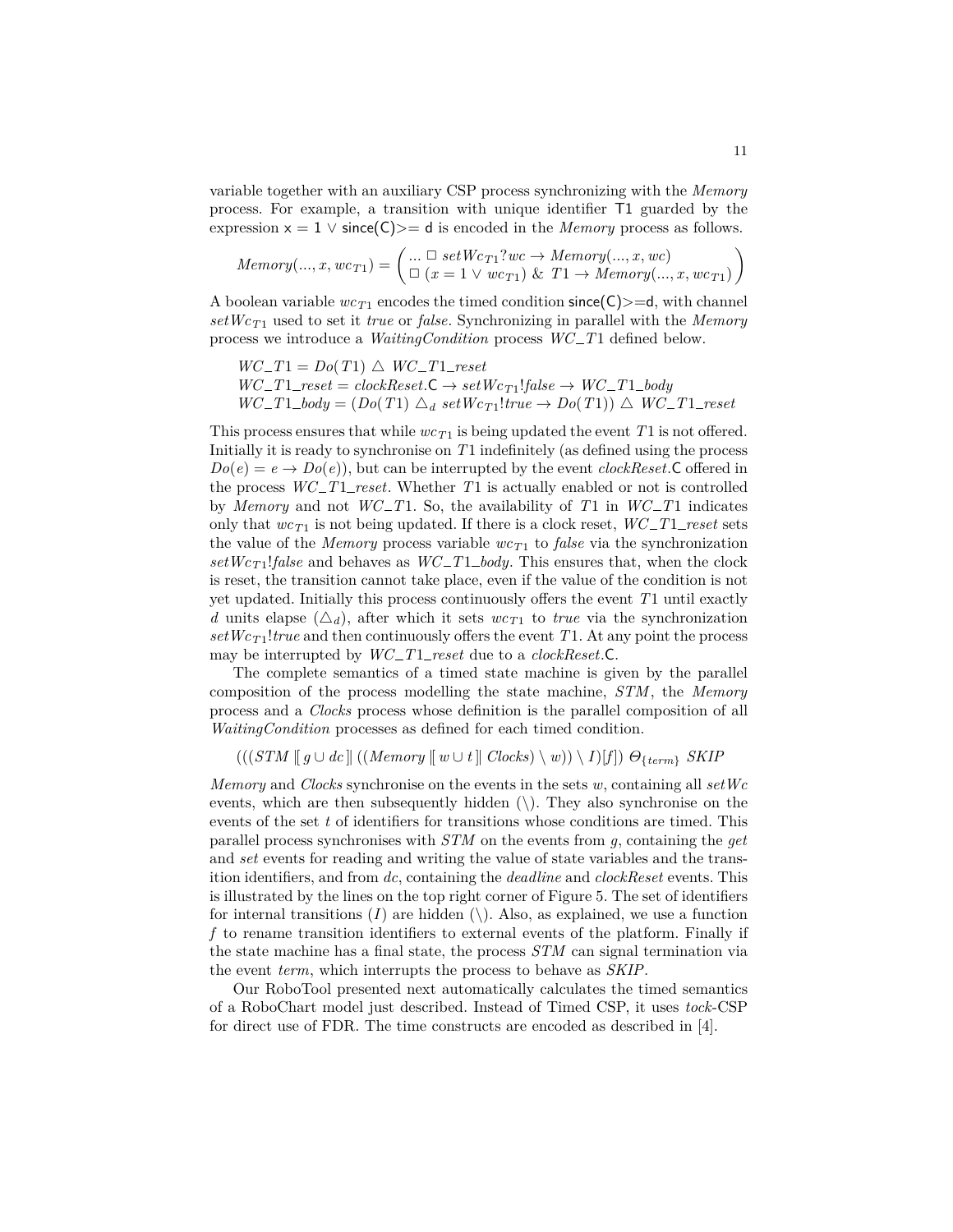### **5 Tool Support and Model-Checking**

To provide support for designing robotic systems using RoboChart, we have  $developed RoboTool<sup>1</sup>$ , an Eclipse plugin that allows specifications to be input using both graphical and textual editors, implemented using the Sirius and Xtext<sup>2</sup> frameworks. RoboTool automatically generates the semantics of RoboChart models in  $CSP_{M}$ , the machine readable version of  $CSP$  used by FDR [9].

FDR includes facilities to translate untimed processes into *tock*-CSP. For example, the prefixing  $a \to P$  is translated into an external choice offering *tock*, the event that marks the passage of time, in addition to *a*:  $X = a \rightarrow P \square$  tock  $\rightarrow X$ . Other operators are similarly accommodated, while more intricate concepts need to be manually specified using *tock*-CSP. For example, deadlines are encoded by timelocking once a deadline expires, that is, by refusing *tock*.

Using the timed semantics of RoboChart we can perform a number of core checks using FDR, namely, determinism and divergence freedom. In addition, for a given *tock*-CSP process *STM<sup>T</sup>* modelling a state machine, and whose set of externally observable events is *E*, we can establish that there are no timelocks provided the following refinement is satisfied [7]. Since in our model unmet deadlines lead to timelocks this is a useful check to identify infeasible deadlines.

 $RUN({\lbrace tok \rbrace})$ |||  $CHAOS(E) \sqsubseteq_F STM_T \upharpoonright (E \cup {\lbrace tok \rbrace})$ 

With the above we require that  $STM_T$ , with every event other than those in *E* and *tock* hidden (using the projection operator  $\upharpoonright$ ), is a refinement ( $\sqsubseteq_F$ ) in the failures model of the process *RUN*({*tock*}), that is always offering *tock*, in interleaving (|||) with the process *CHAOS*(*E*) that can perform any event in the set *E* nondeterministically. Zeno freedom, that is, the absence of a behaviour where an infinite sequence of events is performed in finite time, can be ascertained by checking that  $STM_T \upharpoonright (E \cup \{lock\})$  is divergence free. Assertions to establish all these core properties are also automatically generated by RoboTool.

Using our semantics we have considered several case studies. We have verified core properties and also defined requirements directly in CSP and *tock*-CSP. A complete account of the experiments can be found in [32].

Table 2 summarises the results of checking for divergence freedom, a particularly expensive check in FDR, including state-space complexity  $(S/T)$  in terms of number of states  $(S)$  and transitions  $(T)$  visited, compilation time  $(C_T)$  and verification time  $(V_T)$ . We also include the experimental results obtained with the untimed models, defined without using *tock*, for comparison. Results were obtained using FDR version 4.2.0 on a computer with 16GiB of RAM and an Intel i5-5287U CPU. Times correspond to an average of 5 runs. For the purpose of verification, in examples *E*2, *E*3 and *E*4 the types for reals and integers are instantiated in  $CSP_M$  as ranging from 0 to 1, whereas in  $E1$  reals are instantiated within the range from −90 to 180 due to the specification using such values.

<sup>1</sup> https://www.cs.york.ac.uk/circus/RoboCalc

 $^{2}$  www.eclipse.org/sirius and www.eclipse.org/xtext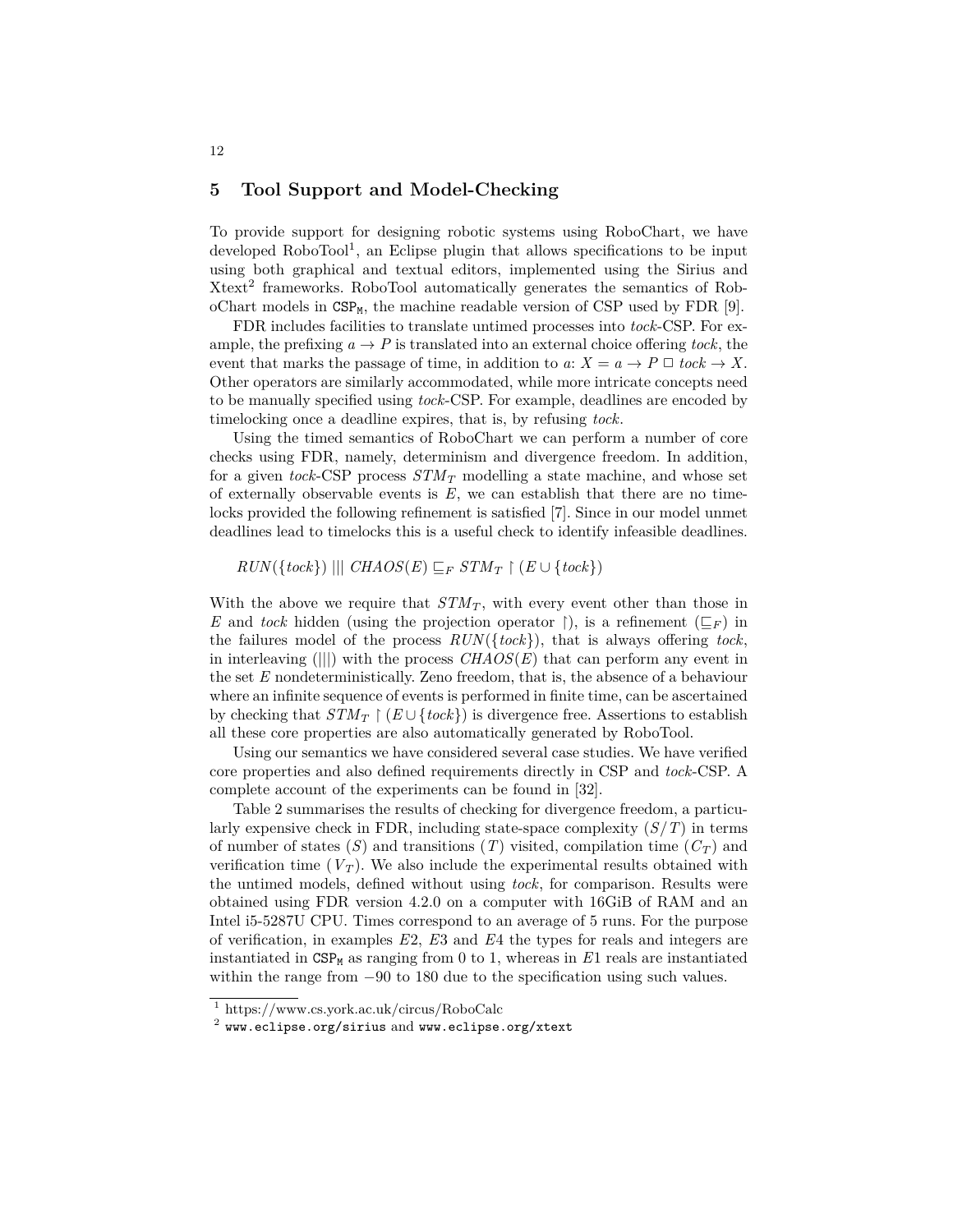| Examples                         | Untimed                         |             |  | Timed                                        |             |       |
|----------------------------------|---------------------------------|-------------|--|----------------------------------------------|-------------|-------|
|                                  | S/T                             | $ C_T V_T $ |  | S/T                                          | $C_T$       | $V_T$ |
| E1. Chemical Detector            |                                 |             |  | 80/265 0.23s 2.3s 240/861                    | 0.15s 4.58s |       |
| E2. Autonomous Chemical Detector | $\frac{5}{12}$ 2.03s 0.65s 6/72 |             |  |                                              | 1.82s 1.99s |       |
| E3. Alpha Algorithm              |                                 |             |  | $52/184$ 0.26s 1.28s 12045/30918 0.66s 1.30s |             |       |
| E4. Transport Swarm              |                                 |             |  | $8/28$ 1.12s 0.56s 436/1085                  | 2.49s 0.17s |       |

Table 2: Verification results of checking divergence freedom with FDR.

Our results show that assertions in the failures-divergences model can typically be checked within a few seconds. Diligent application of compression functions significantly reduces the time required to compile and verify the assertions. We use *diamond*, which removes silent transitions from the LTS, and *wbisim*, that reduces the LTS by computing the maximal weak bisimulation.

To cope with additional variables in the *Memory* process, typically as the result of modelling timed conditions, we have optimized this process. Each variable is captured in separate, but parallel, "cell" processes, that synchronize with an auxiliary non-parametrised process, modelling the transitions' conditions, such that whenever a variable is changed it introduces in scope the current value of all variables. This yields a reduction in the number of possible states. The efficiency gain is particularly noticeable when a state machine has several variables, or timed conditions, which we have also optimized by generating equivalent timed expressions only once as a Waiting Condition CSP process.

As expected, the usage of *tock* increases the state-space complexity of examples compared to their untimed counterparts. The exception here is *E*2, likely due to *wbisim* that can yield better compression than *diamond* in some cases. We observe that *diamond* is not permitted by FDR within timed processes.

### **6 Conclusion**

RoboChart can be viewed as a UML profile extended with timed primitives and a formal semantics. We have used constructs from Circus Time to capture budgets and deadlines in a timed semantics for refinement and model checking. Support for refinement is essential to our future plans to prove soundness of automatically generated simulation and deployment code.

To optimise model checking, clocks are modelled implicitly, with timed conditions modelled explicitly. Our use of clocks makes a translation into UPPAL feasible, and of interest for further analysis. For example, we have considered UPPAAL models of the transport swarm, including a model based on the architecture of our semantics and a simplified version. Both require additional states and transitions when compared to RoboChart to achieve a faithful model.

A semantic model generator has been implemented in RoboTool via translation into *tock*-CSP [7]. We have tackled several examples and verified whether the generated models satisfy expected system requirements, in addition to core properties like divergence freedom and zeno freedom. Results suggest an increase in complexity, but not necessarily in verification time, when compared to the verification of untimed models. The verifications are tractable given modest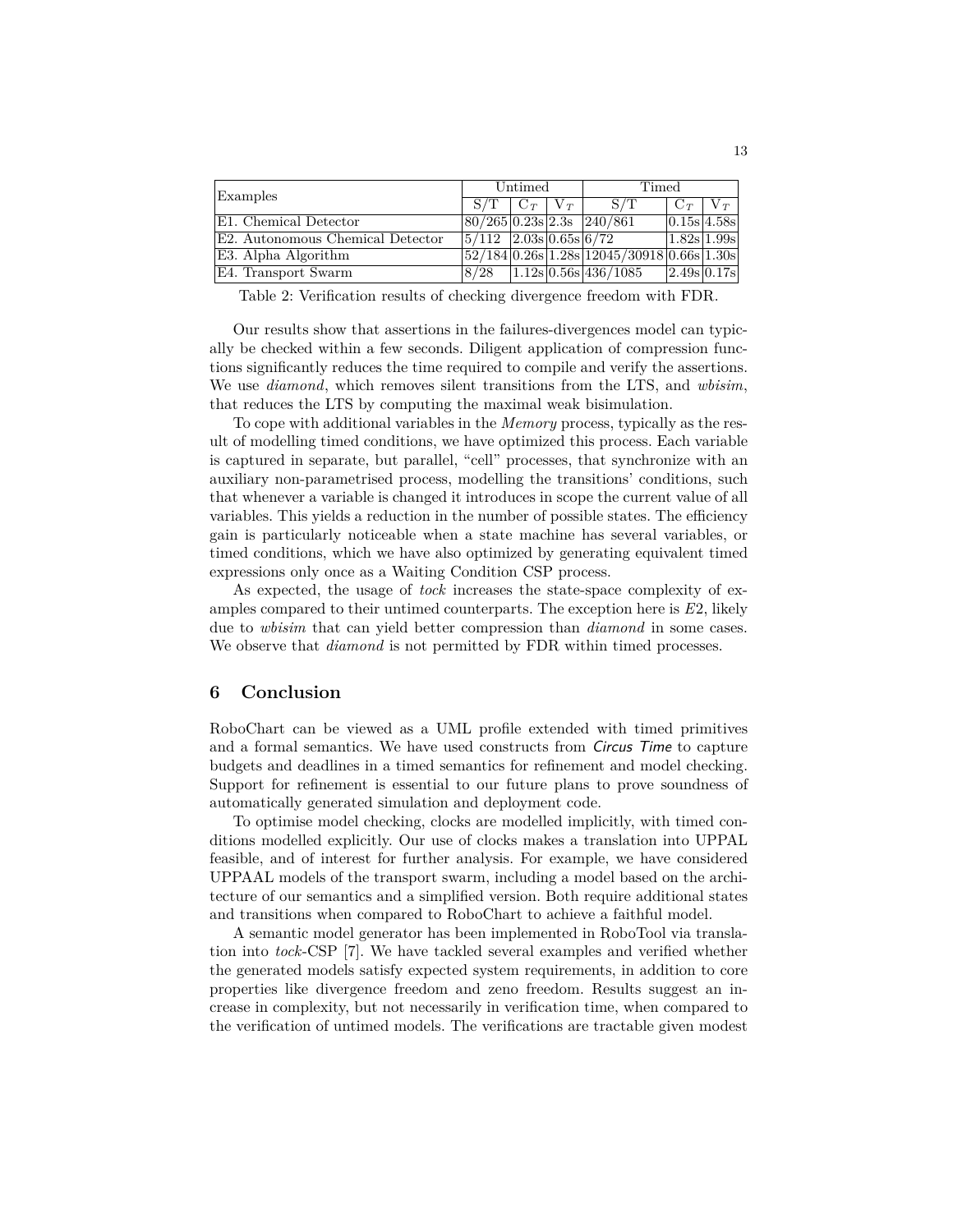data types and diligent use of FDR's compression functions. For realistic data types we do not expect scalability, instead we will consider theorem proving.

We have a precise account of the timed semantics of RoboChart embedded in RoboTool. We will capture this semantics via translation functions that generate Circus Time models suitable for use in Isabelle/UTP [12], which supports reasoning about the Circus family of languages via theorem proving. Furthermore, to account for the environment and probabilistic behaviour we will ultimately consider richer semantics models in the context of the UTP.

**Acknowledgments** This work is funded by EPSRC grant EP/M025756/1. No new primary data was created during this study.

## **References**

- 1. Chen, J., Gauci, M., Gross, R.: A strategy for transporting tall objects with a swarm of miniature mobile robots. In: Robotics and Automation (ICRA), 2013 IEEE International Conference on. (May 2013) 863–869
- 2. Liu, W., Winfield, A.F.T.: Modeling and Optimization of Adaptive Foraging in Swarm Robotic Systems. The International Journal of Robotics Research **29**(14) (2010) 1743–1760
- 3. Li, W., Miyazawa, A., Ribeiro, P., Cavalcanti, A.L.C., Woodcock, J.C.P., Timmis, J.: From formalised state machines to implementation of robotic controllers. In: DARS 2016, Springer-Verlag (2016)
- 4. Schneider, S.: Concurrent and real-time systems: the CSP approach. Worldwide series in computer science. John Wiley (2000)
- 5. Sherif, A., Cavalcanti, A.L.C., He, J., Sampaio, A.C.A.: A process algebraic framework for specification and validation of real-time systems. Formal Aspects of Computing **22**(2) (2010) 153–191
- 6. Woodcock, J.C.P., Davies, J.: Using Z—Specification, Refinement, and Proof. Prentice-Hall (1996)
- 7. Roscoe, A.W.: Understanding Concurrent Systems. Texts in Computer Science. Springer (2011)
- 8. Woodcock, J.C.P.: The miracle of reactive programming. In: Unifying Theories of Programming. LNCS, Springer-Verlag (2009) 202–217
- 9. Thomas Gibson-Robinson, Philip Armstrong, A.B.A.R.: FDR3 A Modern Refinement Checker for CSP. In Ábrahám, E., Havelund, K., eds.: Tools and Algorithms for the Construction and Analysis of Systems. Volume 8413 of Lecture Notes in Computer Science. (2014) 187–201
- 10. Hilder, J.A., Owens, N.D.L., Neal, M.J., Hickey, P.J., Cairns, S.N., Kilgour, D.P.A., Timmis, J., Tyrrell, A.M.: Chemical Detection Using the Receptor Density Algorithm. IEEE Trans. Syst. Man Cybern. C, Appl. Rev. **42**(6) (2012) 1730–1741
- 11. Dixon, C., Winfield, A.F.T., Fisher, M., Zeng, C.: Towards temporal verification of swarm robotic systems. Robot. Auton. Syst. **60**(11) (2012) 1429–1441
- 12. Foster, S., Zeyda, F., Woodcock, J.: Isabelle/UTP: A Mechanised Theory Engineering Framework. In: UTP 2015. Volume 8963 of LNCS. Springer (2015) 21–41
- 13. Nouyan, S., Gross, R., Bonani, M., Mondada, F., Dorigo, M.: Teamwork in Self-Organized Robot Colonies. IEEE Transactions on Evolutionary Computation **13**(4) (Aug 2009) 695–711

14